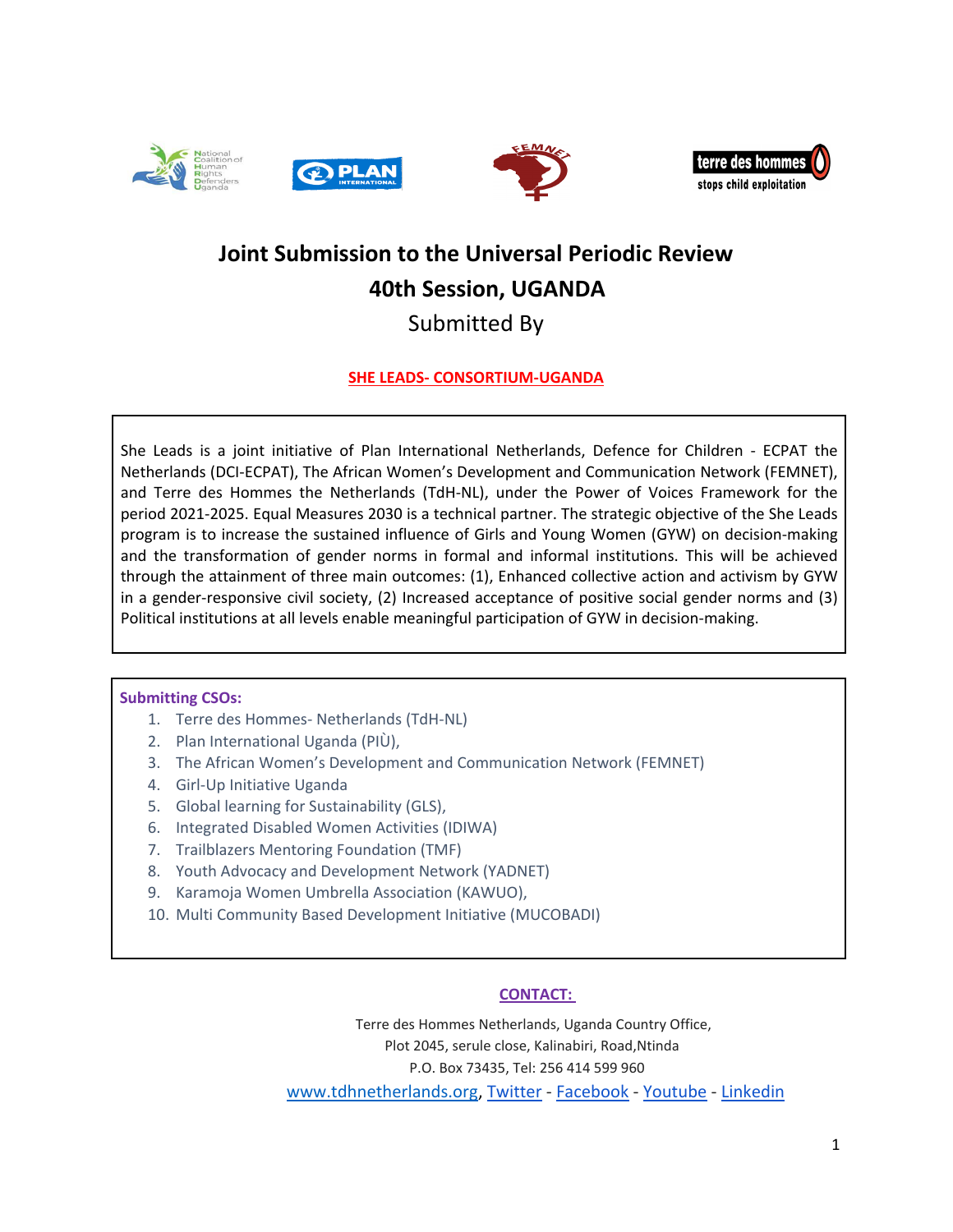## **List of Acronyms**

| <b>ICESCR</b> | International covenant on economic social and cultural rights              |
|---------------|----------------------------------------------------------------------------|
| <b>ICCPR</b>  | International covenant on civil and political rights                       |
| <b>UDHR</b>   | Universal declaration on human rights                                      |
| <b>CRPD</b>   | Convention on the Rights of Persons with Disabilities                      |
| <b>SLC</b>    | She Leads Consortium                                                       |
| <b>GYW</b>    | Girls and Young Women                                                      |
| <b>UPR</b>    | Universal Periodic Review                                                  |
| <b>UN</b>     | <b>United Nations</b>                                                      |
| <b>FGM</b>    | <b>Female Genital Mutilation</b>                                           |
| <b>CFM</b>    | Child and Forced Marriage (CFM),                                           |
| (SVAYG        | Sexual Violence against young girls                                        |
| <b>CEDAW</b>  | Convention on the Elimination of All Forms of Discrimination against Women |
| AU            | African Union                                                              |
| <b>CRC</b>    | Convention on the Rights of the Child                                      |
| (FGM/C        | female genital mutilation and cutting                                      |
| <b>MGLSD</b>  | ministry of gender labour and social development the                       |
| <b>NCP</b>    | <b>National Child Policy</b>                                               |
| <b>MOYCA</b>  | Ministry of Youth and Children Affairs                                     |
| <b>UDHS</b>   | Uganda Demographic and Health Survey                                       |
| <b>MOES</b>   | Ministry of Education and Sports                                           |
| <b>SEF</b>    | <b>Sexuality Education Framework</b>                                       |
| <b>UNESCO</b> | United Nations Educational, Scientific and Cultural Organization           |
| ODPP          | Office of the Director of public prosecution (ODPP)                        |
| <b>UPF</b>    | Uganda police force                                                        |
| TdH-NL        | Terre des Hommes Netherlands                                               |
| <b>UPR</b>    | Universal Periodic Review                                                  |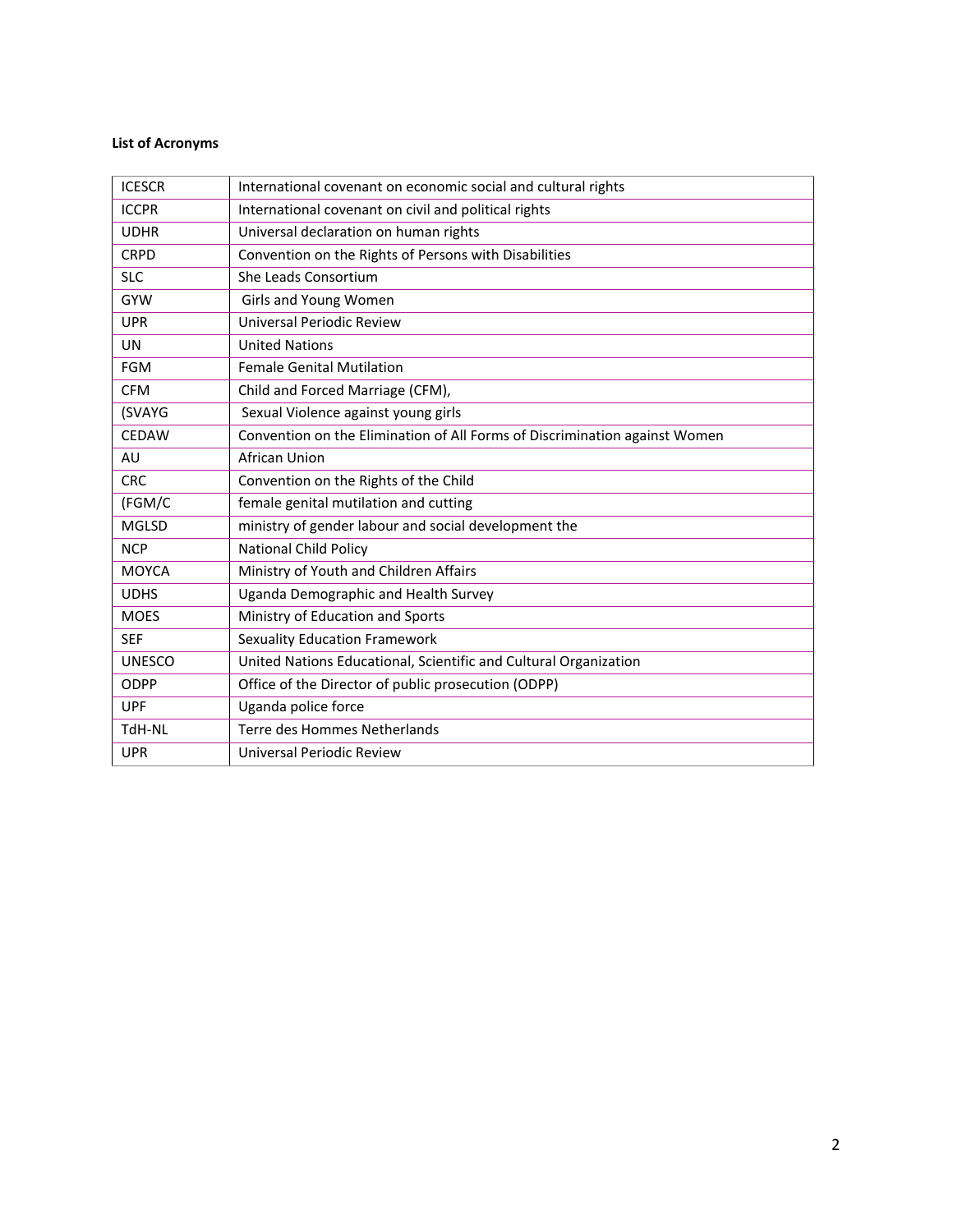#### **1.0 INTRODUCTION:**

As already stated in other thematic cluster reports, Uganda was reviewed on 3<sup>rd</sup> November 2016 during its 2<sup>nd</sup> UPR cycle under the UN mechanism of the Universal state to state peer review in Geneva, it *received 226 recommendations, accepted 148 and noted 78 recommendations.* On these recommendations, there were nine (9) recommendations that targeted girls and women in Uganda SHE LEADS consortium (SLC) convened and agreed on the issues to focus on for the development of its thematic cluster report. SHE LEADS consortium generated information on the rights of girls and young women in Uganda. In the 2016 periodic review 148 recommendations were accepted and nine (9) of

these targeted girls and women rights in Uganda. It is important acknowledging that the recommendations below are also being referred to by other thematic clusters specifically those working on women and youth cluster in Uganda;

- *1. 115.139 Continue to implement socioeconomic and development policies for safeguarding the rights of youth (Pakistan);*
- *2. 115.140 Continue to implement policies for the development of its people, including measures taken for equal opportunities for women and persons with disabilities in the economic and social development of the country (Pakistan);*
- *3. 115.142 Enhance the efforts made to improve the economic rights of the people (Ethiopia);*
- *4. 115.34 Enhance efforts to implement the National Action Plan on Women, in particular their participation and integration in the economy (South Africa);*
- *5. 115.50 Promote the participation of women in the process of national development (Angola);*
- *6. 115.56 Promote national efforts aiming at achieving gender equality and women'<sup>s</sup> empowerment on the political and social level (Egypt);*
- *7. 115.51 Continue with efforts to advance the rights of women and combat discrimination against women and girls, in particular to achieve equal access to education and prevent girls dropping out of school (Mexico);*
- *8. 115.54 Take appropriate measures to eliminate all forms of discrimination against women and girls as well as persons with albinism (Madagascar);*
- *9. 115.55 Continue to protect girls from all forms of discrimination and promote girls' rights and access to education (Pakistan);*

The SLC partnership is concern over the overwhelming human rights violations of girls and young women in Uganda and these include among others; - Discrimination against Girls and Young Women from meaningful participation in decision-making, Child and Forced Marriage (CFM) , Sexual Violence against young girls (SVAYG) , lack of Access to justice. The report examines the government's progress, gaps and also gives recommendations.

#### 2.0 **UPDATES FROM THE PREVIOUS REVIEW:**

#### 2.1 LEGAL AND POLICY FRAMEWORK GOVERNING GIRLS AND YOUNG WOMEN

2.2. State's Progress on ratification of regional and international instruments related to the rights of girls **and young women in Uganda.**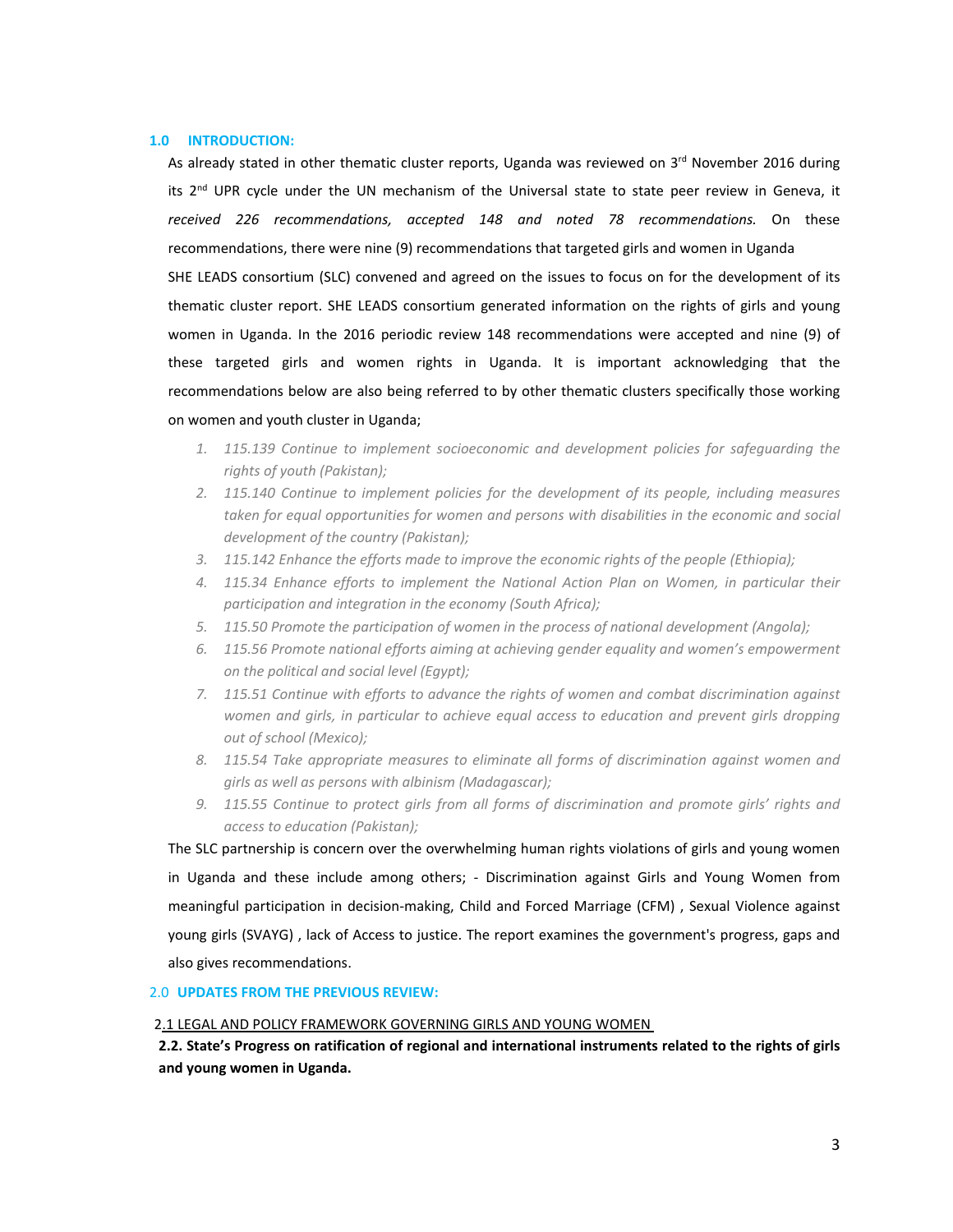Uganda is party to the various regional and international human rights instruments such as; International covenant on economic social and cultural rights, international covenant on civil and political rights, convention on the elimination of domestic violence against women (CEDAW). Uganda is also party to international covenant on the rights of the child and African Union (AU) Charter on the Rights and Welfare of the African Child and all have been incorporated into Ugandan law by virtue of the Children Act 1997, the country is also party to the African commission on human and people'<sup>s</sup> rights and its charter on human and peoples right , Uganda has ratified the African Youth Charter (AYC) which provides direction to national policies, programmes and actions in favor of youth development.

### **2.3 Uganda'<sup>s</sup> progress towards the domestication of regional and international instruments related to the rights of girls and young women**

Under this sub-theme, it is important to acknowledge that the youth and women thematic clusters might have made reference to the same progress by the state as SLC notes below. Discrimination on the basis of sex is outlawed under the Constitution of the Republic of Uganda, 1995 (as amended). Also, the Constitution provides for affirmative action in favor of marginalized groups, including girls and women (*Articles 31, 32 and 33*). Article 21 (1) of the Constitution guarantees equality of all persons under the law in all spheres of political, social and cultural life, and the enjoyment of equal protection by the law in all aspects. Similarly, Uganda has taken positive steps to align its laws to fit gender equality. These include among others; the Local Governments Act (Cap 243) and the Land Act (Cap 227).

The constitution of the republic of Uganda 1995, also spells and restricts child marriages and defines <sup>a</sup> child as anyone below 18 years. Similarly, the government of Uganda passed 'National Sexuality Education Framework 2018 to guide the teaching of Sexuality Education and Development and dissemination of related materials in schools being party to the Convention on the Rights of the Child (CRC) that spells government obligation in promotion and protection of child right. The Prohibition of Female Genital Mutilation Act 2010 was enacted in March 2010 and states that female genital mutilation and cutting (FGM/C) is an offense in which removal of part or all parts of the external female genital for non-medical reasons and the practice of FGM/C is prohibited, and the domestic violence act 2010 is an act that provides for the protection and relief of victims of domestic violence in the country. The government of Uganda through the ministry of gender labour and social development (MGLSD) enacted the National Child Policy (NCP) 2020 as Government'<sup>s</sup> Constitutional mandate on the welfare of children/young girls

## **3.0 KEY EMERGING HUMAN RIGHTS ADVANCES RELATING TO GIRLS AND YOUNG WOMEN IN UGANDA-2016-2021**

**3.1 Discrimination against Girls and Young Women from meaningful participation in decision-making**

<sup>1</sup> The state of youth rights in Uganda 9th, July, 2021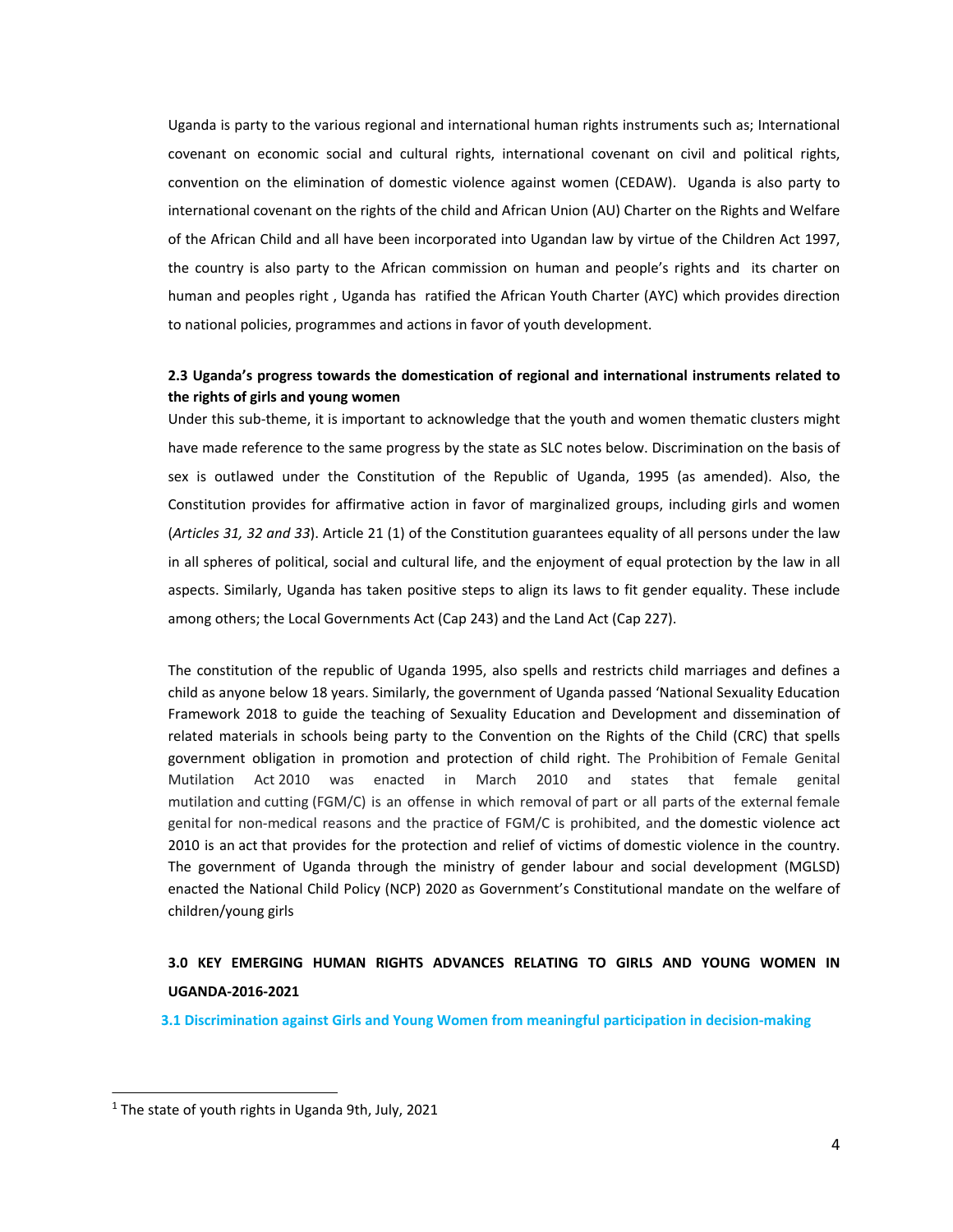As already alluded to by the youth thematic cluster<sup>1</sup>, SHE LEADS is specifically concern over the continued discrimination against young girls and young in government processes and national programmes . The key processes such as National Development plan III, budget and policy consultations preclude girls and young women (GYW) participation. In addition, discriminatory social norms keep GYW from accessing and effectively participating in decision-making spaces. The domestic care responsibilities at household level, for instance, is unfairly distributed at 4.8 hours spent by girls and 3.8 hours by boys<sup>2</sup>. There is also inadequate understanding of the concept of GYW participation and its application as well as general skepticism about the notion of empowering them. There is limited evidence-based data on the status of GYW participation in key Government processes.

#### **Recommendations:**

- ● The Ministry of Youth and Children Affairs (MOYCA) should expedite the implementation of policies and laws related to non-discrimination and participation of GYW by putting in place GYW structures to participate in key national processes such as Girls parliaments and National Girls Desks.
- The Government should review all policies, programs and laws that are discriminatory to improve on the coordination of ministries working towards girls and young women rights.
- The Government should conduct research on participation of GYW in government processes to provide evidence for their consideration in key decision-making.
- The Government should task the Uganda Human Rights Commission to provide <sup>a</sup> status report on the involvement of GYW in key government processes.

#### **3.2 Child and Forced Marriage among young girls**

Child and forced marriages among young girls are still <sup>a</sup> big threat in Uganda. In Uganda, 8.9 million girls aged 10–19, especially those that live in the rural areas, and among the less educated and low-income households are at risk of harmful practices, including child marriage and female genital mutilation. Thirtyfour per cent of women aged 25-49 were married before the age of 18, according to the Uganda Demographic and Health Survey (UDHS) 2016. Current evidence shows that 25 per cent of the 1.2 million pregnancies recorded in Uganda annually are from teenage mothers, with more than 300,000 pregnancies ending in unsafe abortions. Only 1 in 5 of girls aged 15-19 are currently using any modern contraceptive method, with the risks of maternal death 28 per cent higher among teenage mothers hence lowering their participation in governance. According to the resident district commission for Kamuli, he stated that at least 187 Primary Seven pupils in Kamuli District got pregnant during the Covid-19 induced lockdown, the Resident District Commissioner has revealed<sup>3</sup>.

<sup>1</sup> The state of youth rights in Uganda 9th, July, 2021

<sup>&</sup>lt;sup>2</sup> Oxfam (2018) Gender Roles and the Care Economy in Ugandan Households

<sup>&</sup>lt;sup>3</sup> https://www.monitor.co.ug/uganda/news/national/180-p7-pupils-in-kamuli-get-pregnant-inlockdown-rdc-3324056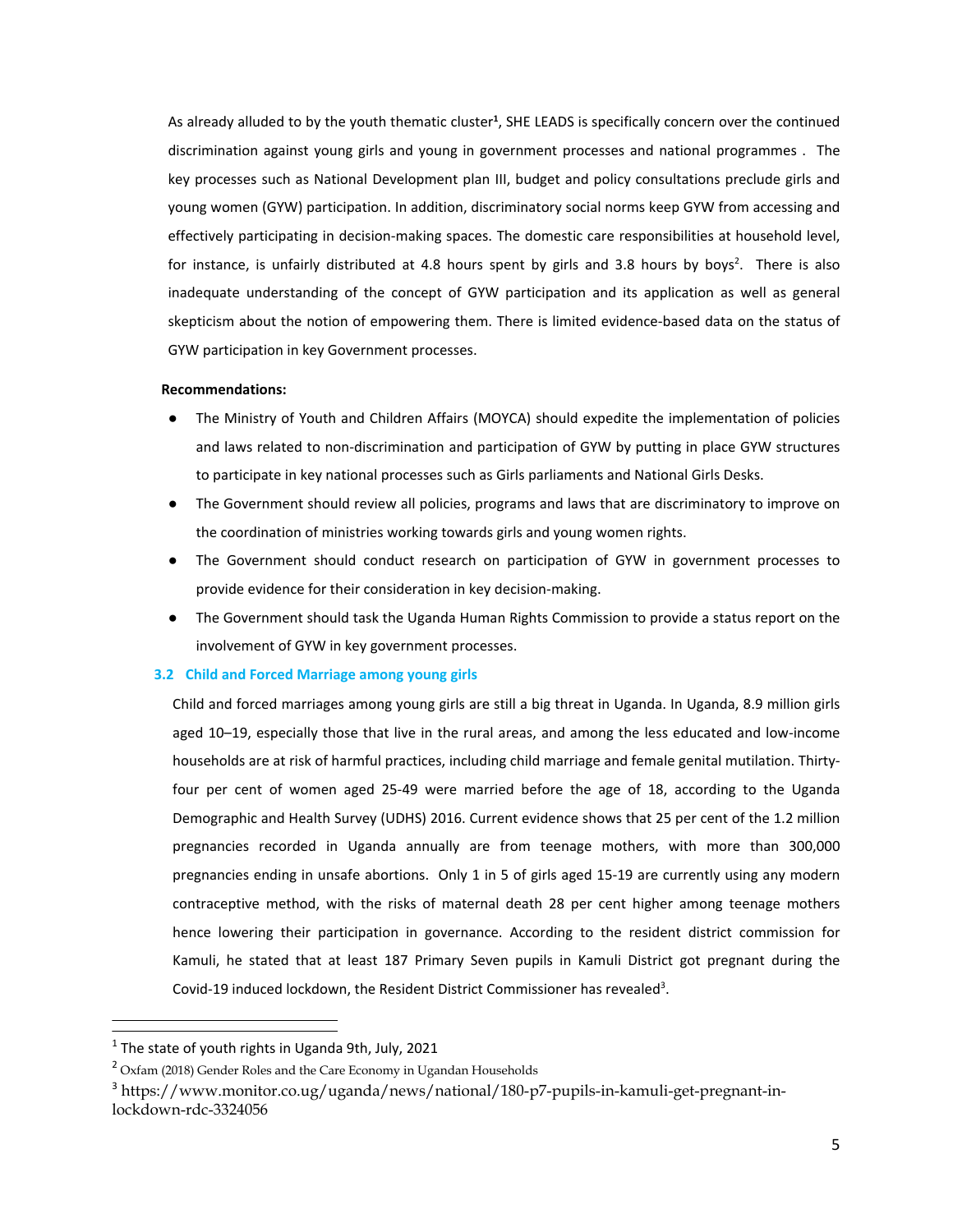#### **Recommendations:**

- ● The Ministry of Gender Labour and Social Development should fast track the implementation of policies and programs targeting GYW such as the National Strategy to End Child Marriage and Teenage Pregnancy in Uganda.
- **●** The Ministry of Education and Sports (MOES) should operationalize and speed the implementation of the Sexuality Education Framework (SEF) in schools to help empower young girls in knowing their sexual rights and in making informed political decisions

#### **3.4 Sexual Violence against young girls and Young Women**

Uganda Demographic Health Survey, 2016 noted that, 40.4 percent of 20-49-year-old women were married by the age of 18, 11.6 per cent were married by the age of 15 and 1 in 4 teenage girls (15-19 years) are pregnant or have <sup>a</sup> child. Similarly, the violence against children survey 2018 shows that 1 in 3 (35 per cent) of girls experienced sexual violence during their childhood; 3 in 10 girls and 4 in 10 boys experienced physical violence and 8 in 10 girls experienced emotional violence. A total of 14,134 cases of Defilements were reported to Police i.e 10,413 were defilement while 3,721 were Aggravated Defilement Uganda police crime report, 2020).

#### **Recommendations**:

- The Government should fast expedite the process for the enactment of the sexual offense bill which should adequately provide protection to girls in Uganda
- The Government of Uganda should progressively increase funding to the justice, law and order sector as <sup>a</sup> percentage of the national budget to strengthen implementation of the existing policies and laws that protect girls and young women in Uganda.
- $\bullet$  Government needs to enact national legislation to domesticate all international standards that have been ratified

#### **3.5 Access to justice by sexually abused young girls in Uganda;**

Sexual abuse against young girls in Uganda has sought for help but are not helped due to various factors including limited compliance to regional and international human rights mechanisms. In 2017, 14,567 defilement cases were reported to the Uganda police force (UPF) , up from 7,690 in 2011. Similarly, out of 1,594 rape cases and 7, 618 defilement cases referred by the UPF to the Office of the Director of public prosecution (ODPP), 57% were sanctioned because they had sufficient evidence. This scenario has continued to promote impunity among the perpetrators of sexual violation against young girls in Uganda. According to the police crime report, in 2020 14,134 cases of defilement were reported to police and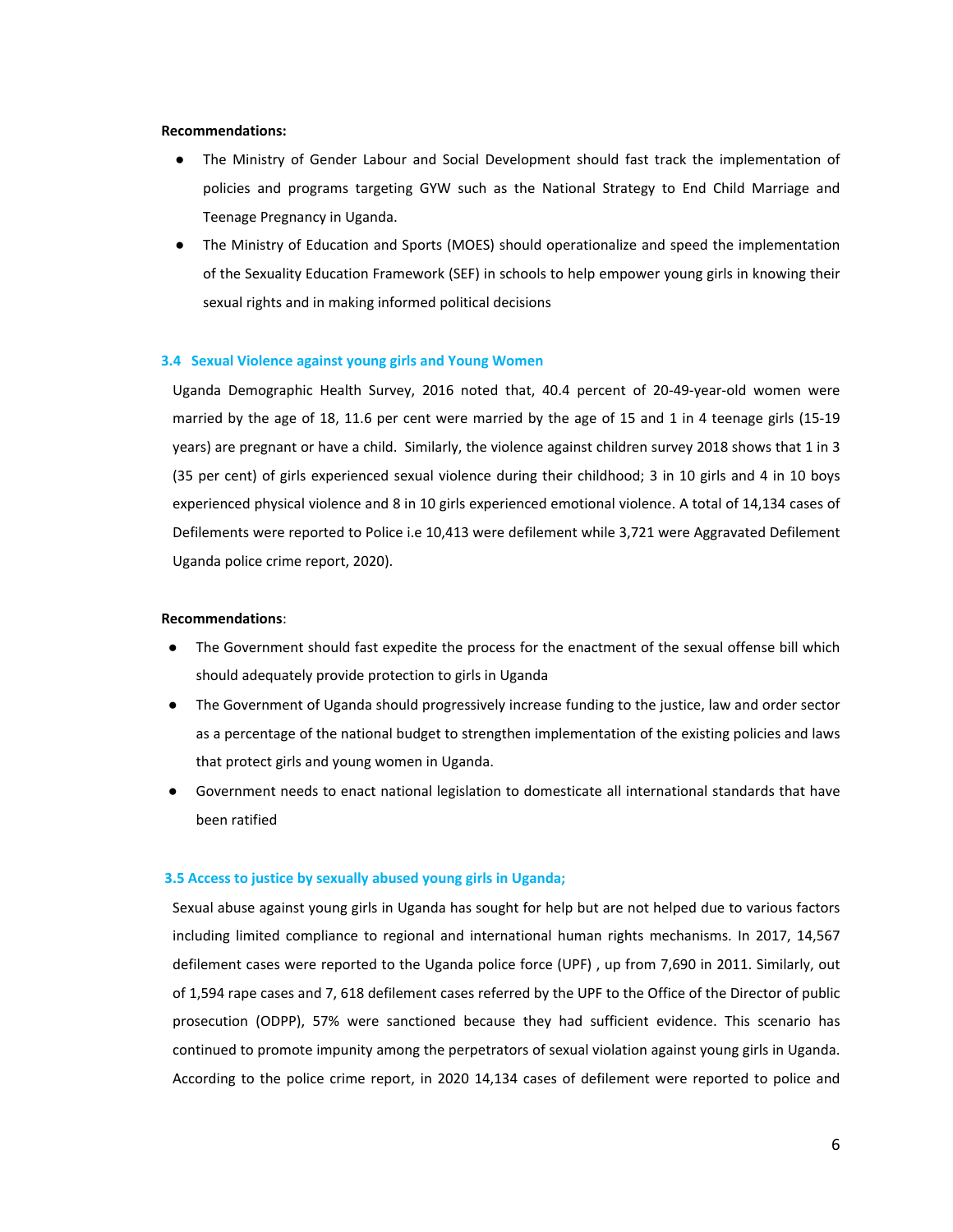10,413 were defilement while 3,721 were aggravated defilement. Surprisingly, by the end of 2020, only 5,745 cases were taken to court and out of which 794 cases secured convictions, 22 cases acquitted, 168 cases were dismissed and 4,761 are still pending in court due to limited number of judges and budgets to expedite the hearings of such cases.

#### **Recommendations:**

- The Government of the republic of Uganda should expedite efforts toward implementation of national and regional mechanism that enable access to justice by young girls that are sexually violated
- The Government of Uganda should ensure that national law provides for access to justice for children where their rights are violated.
- The Government of Uganda should progressively allocate resources towards effective implementation of laws that protect young girls from sexual violence
- The Government of Uganda should increase the number of judicial officers to effectively manage case backlogs in Uganda.

#### **3.6 Physical and mental Bullying of girls and young women in schools:**

Bullying has continued to take place in all levels of educational institutions in Uganda, where thousands of children are insulted, picked upon and demoralized by being called <sup>a</sup> colorful plethora of derogatory names. Bullying is an abuse and mistreatment of someone vulnerable by someone stronger, more powerful in this case, at school young girls are always bullied by strong boys in the same level or above the class that the bully is. It has been estimated by research that the bullying epidemic has worsened even more over time due to the increased diversity of beliefs and cultures. The fear of being bullied has pushed around 160,000 students into staying at home instead of attending school<sup>4</sup>. As a matter of fact, bullying has also paved the way for the concept of homeschooling. The dangerous part about bullying is that victims of this act are 2-9 times more likely to consider suicide as <sup>a</sup> means of escape. A recent United Nations Educational, Scientific and Cultural Organization (UNESCO) report on school violence and bullying has telling revelations. The report discloses that bullying in school has devastating effects, with victimized children finding it difficult to concentrate in class, sometimes missing classes, avoiding school activities, anger management, low self-esteem, playing truant or dropping out of school altogether. Beyond physical bullying is emotional bullying which is expressed in forms of making fun of others with sexual jokes, comments or gestures. "Some bullies observe the emotions of others and take advantage. It is very hard

<sup>4</sup> https://www.ugandaeducation.info/career-options/career-guide/bullying.html